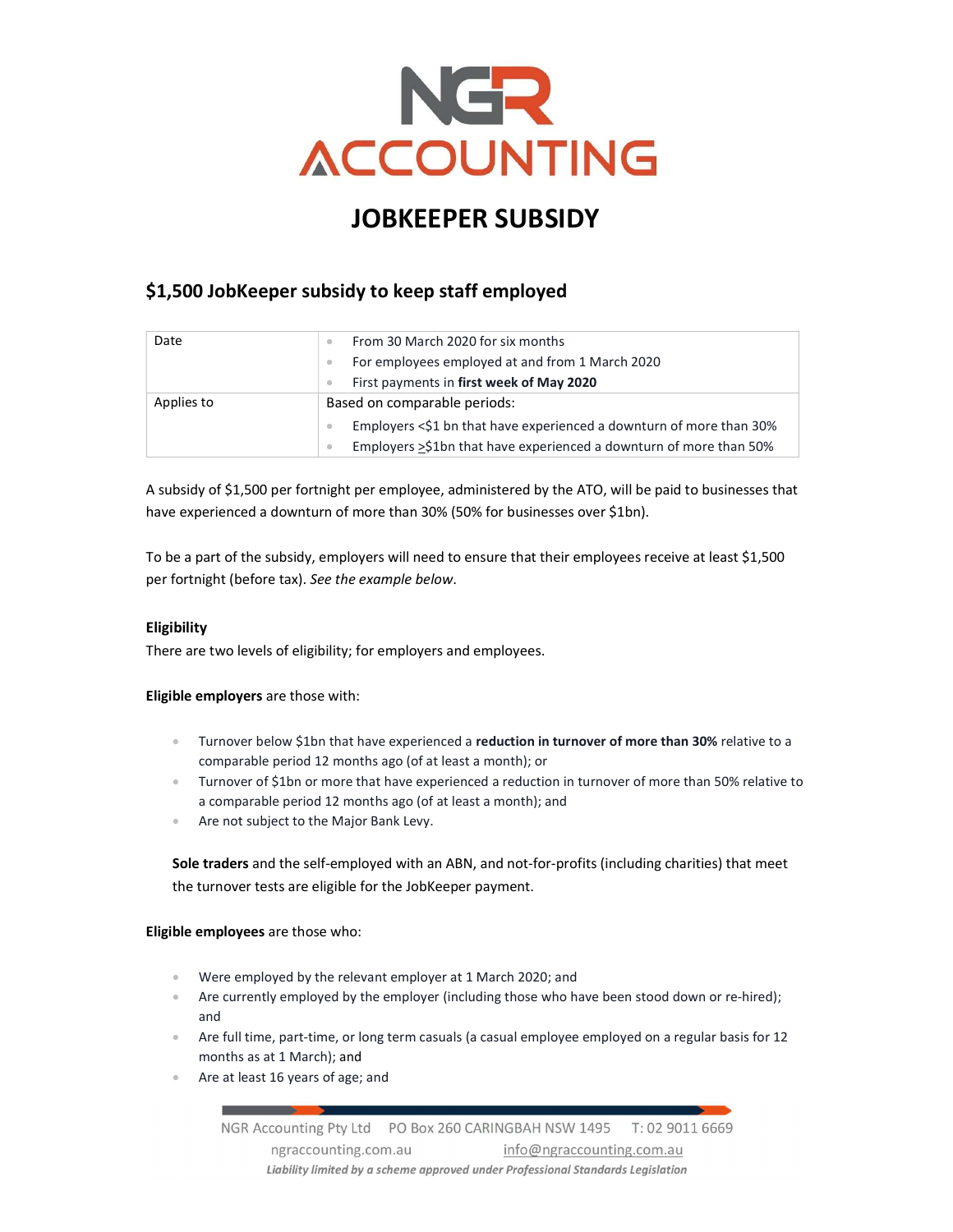- Are an Australian citizen, hold a permanent visa, are a Protected Special Category Visa Holder, a nonprotected Special Category Visa Holder who has been residing continually in Australia for 10 years or more, or a Special Category (Subclass 444) Visa Holder; and
- Are not in receipt of a JobKeeper Payment from another employer.

While it appears that businesses without employees can potentially qualify for JobKeeper Payments, it is not clear at this stage what conditions will need to be satisfied.

### How the support is calculated

The ATO will administer this program and will make the \$1,500 payments based on payroll information. The payments will be made monthly in arrears, so it is essential that you ensure your business and your employees continually meet the eligibility criteria.

The business will continue to receive the payments for eligible employees while they are eligible for the payments. While the program is expected to run for 6 months, payments will stop if the employee is no longer employed by the relevant employer.

### How the support is provided

To access the JobKeeper subsidy, you should talk to your accountant or adviser to assist you with the registration process and calculations.

If you want to manage the process yourself, you must:

- Register
	- o Applications are not yet open. However, you should register your intent to apply for the JobKeeper subsidy with the ATO (here). The ATO will provide you with regular updates and advise you when you can lodge your application
- Assess turnover
	- o Ensure you have an accurate record of your revenue for the 2018-19 income year and for the 2019-20 year to date
	- o Ensure you keep an accurate record of revenue from March 2020 onwards
	- o Compare your revenue for the whole of March 2019 with the whole of March 2020
	- o Measure the % decline in your revenue and ensure it has declined by more than 30%
	- o If you are not eligible in March, you may become eligible in another month
- Identify eligible employees
	- $\circ$  Nominate the employees eligible for the JobKeeper payments you will need to provide this information to the ATO and keep that information up to date each month. The ATO will use Single Touch Payroll to prepopulate the information in most cases.
	- $\circ$  Notify all eligible employees that they are receiving a JobKeeper payment. Employees can only be registered with one employer.
	- o Pay eligible employees at least \$1,500 per fortnight (before tax). If an employee normally receives \$1,500 or more per fortnight before tax the employee should continue to receive their regular income. Note: It is unclear at this stage if the employer must continue to pay their employee the same salary if it was more than the subsidy amount.
	- o Pay superannuation guarantee on normal salary and wages amounts paid to employees. If the employee normally receives less than \$1,500 per fortnight before tax, the employer can decide whether to pay superannuation on the additional amount that is paid as a result of the JobKeeper program.